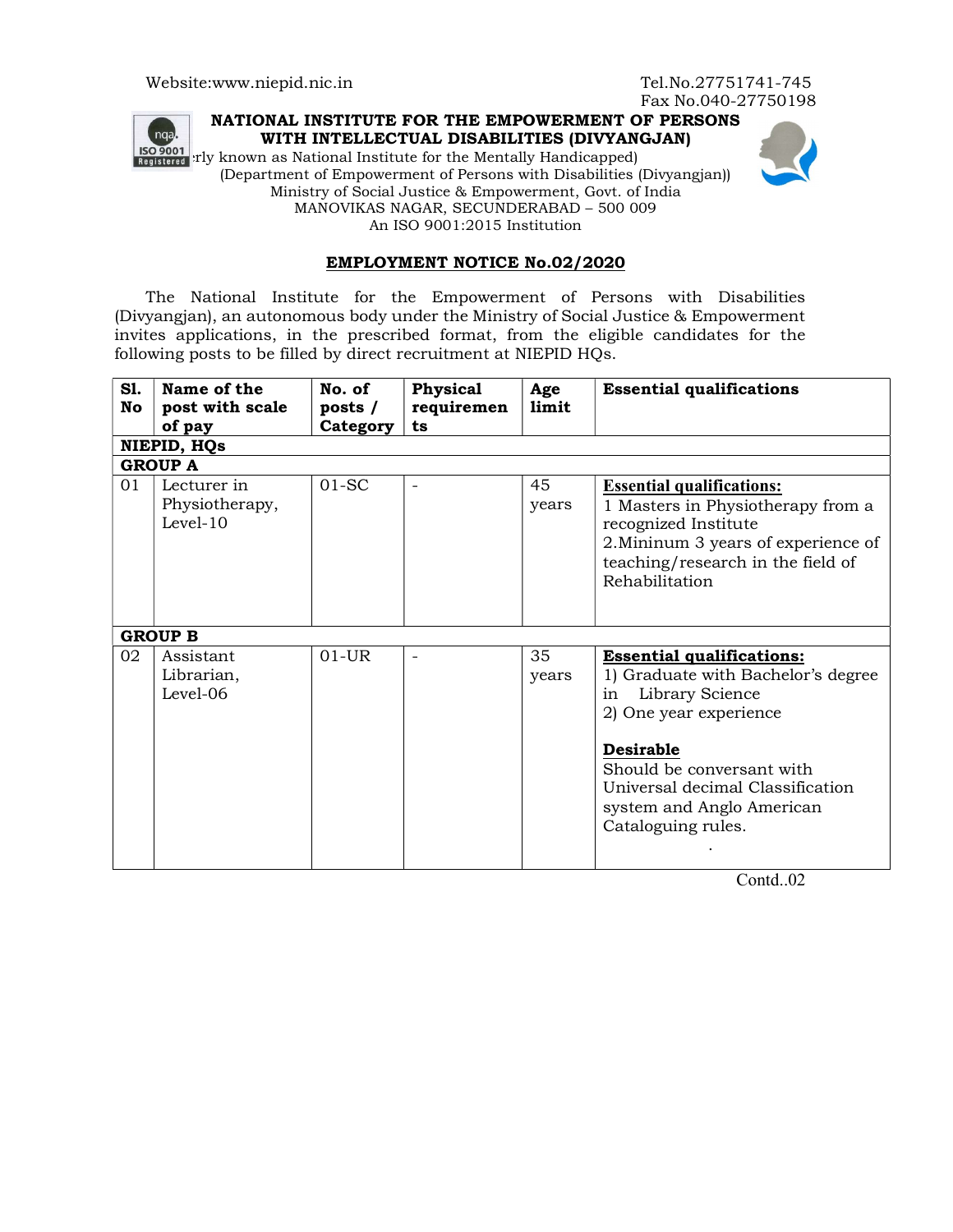## GENERAL TERMS & CONDITIONS:

(a)The applicant must be a citizen of India

- (b) The candidate selected on direct recruitment for the above posts will be governed by the provisions of the New Pension scheme introduced by the Government of India w.e.f.01.01.2004.
- (c) The applicants serving in Government/Public Sector Undertakings /Autonomous Bodies must send their application THROUGH PROPER CHANNEL.
- (d) The envelope containing the application should be superscribed as Application for the post of '\_\_\_\_\_\_\_\_\_\_\_\_\_\_\_\_\_\_\_\_\_\_\_\_\_\_\_\_\_\_\_\_\_'. Also the post applied for should be clearly mentioned in the application form in the space provided and should also clearly indicate the Institute/Centre for which application is being submitted. Applications that are received without such indication are liable to be rejected.
- (e) The filled in applications, in the prescribed format, along with the self attested copies of certificates in support of educational qualifications, experience, caste, disability etc., should reach the Director, NIEPID, Manovikasnagar, Secunderabad 500 009 latest by 29.10.2020. Applications received late/incomplete or not in prescribed format will not be considered. No interim correspondence will be entertained.
- (f) Mere possessing the EQ will not entail any candidate a right to be considered eligible for the post. The final list of candidates called for interview/written test is based on the short listing of candidates by a duly constituted Screening Committee. Only short-listed candidates will be communicated and no interim correspondence will be entertained.
- (g) The candidates should possess valid RCI/MCI registration as on the last date of receipt of application for the posts at SI.No.1.
- (h) Relaxation in upper age limit is applicable as per the norms of GOI to SC/ST/OBC/ PH/Ex-Servicemen/employees already working in Central Government Departments. The cut off date for determining eligibility of age will be as on the last date of submission of applications.
- (i) Demand Draft (non-refundable) of  $\text{Rs.}500/-$  drawn on any Nationalized Bank in favour of Director, NIEPID should be submitted along with the application. No fee is prescribed for candidates belonging to SC/ST/Women/PH/category. The candidate should clearly mention their name & post applied for on the back side of DD. The applications not accompanied by the required DD or the applications that are received without specifying the post applied for, will not be considered.
- (j) The post is to be filled on direct recruitment basis as per the rules.
- (k) The Institute reserves right to accept or reject the application without assigning any reasons. Canvassing in any manner will disqualify from the selection process.
- (l) The pay and allowances etc. are admissible as per rules of the Institute.
- (m)All educational/professional/technical qualifications should be from a recognized Board/University